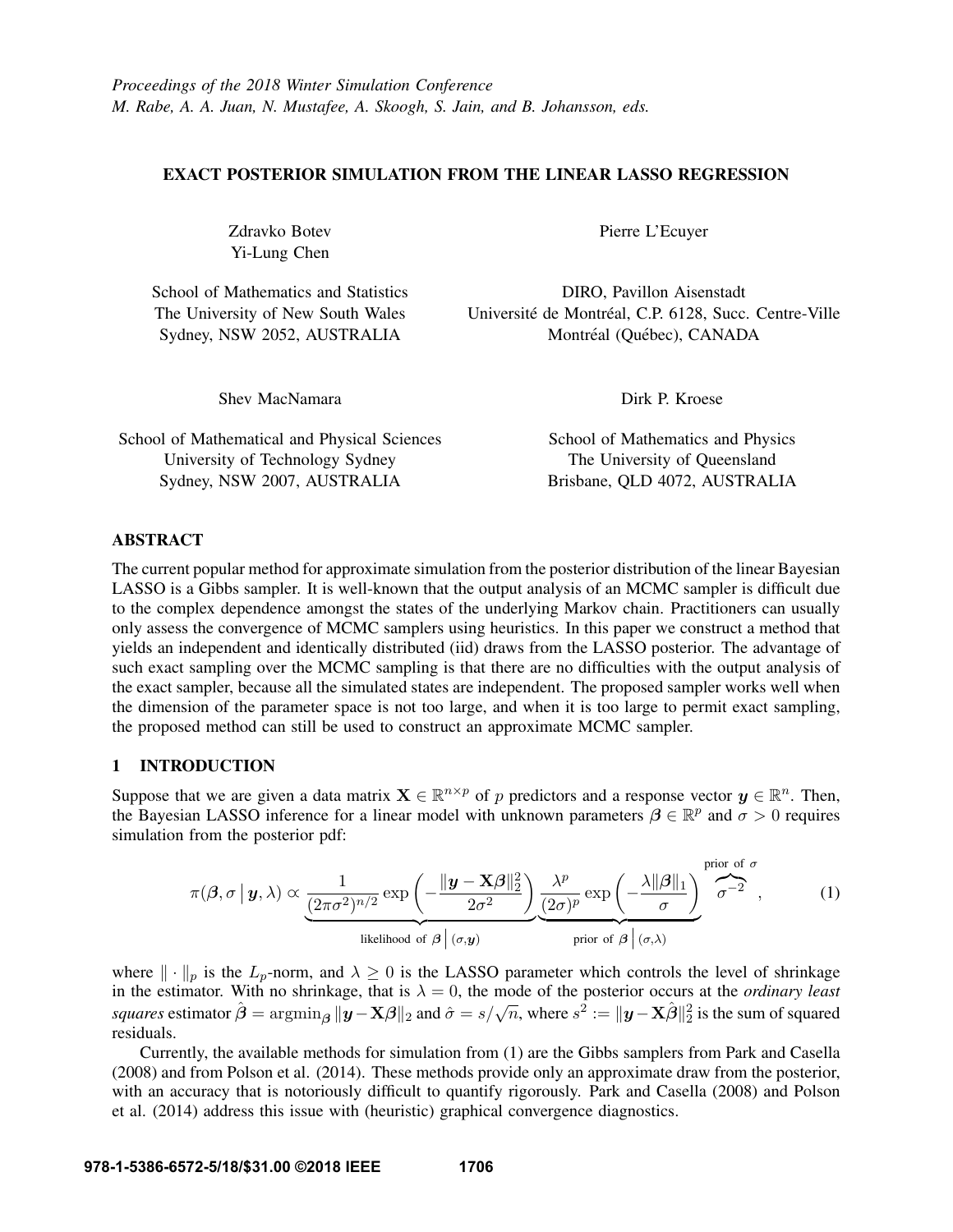#### *Botev, Chen, L'Ecuyer, MacNamara, and Kroese*

In this paper, we show that when  $p < 100$  (that is, not too large), it is sometimes possible to construct a rejection sampler for exact simulation from (1). A key advantage of exact simulation over the approximate Gibbs sampler is that the difficult issues of bias and dependence in the output analysis disappear. This is the *raison d'être* for the field of *perfect sampling* (Propp and Wilson 1996). The lack of bias (due to exact simulation) is especially advantageous when all the simulations are run in a parallel computing environment using many processors (Glynn 2016).

Our rejection algorithm for simulation from the target pdf (1) uses as proposal a sequential importance sampling density, which relies on computing the QL decomposition of the matrix  $X$ . This sequential importance density depends on a number of parameters, which have to be well-tuned to achieve a good acceptance rate. We show how this tuning can be accomplished by solving a convex optimization program with a unique global solution.

The numerical results suggest that exact sampling is possible for roughly  $p < 100$  (it becomes less efficient as p increases). Ultimately, for very large parameter spaces (large  $p$ ), the only available option for simulation from (1) remains MCMC sampling. We argue that even in this situation our sequential sampling proposal is valuable, because it can be used as a proposal in an independence random-walk MCMC sampler.

The rest of the paper is structured as follows. Section 2 describes our acceptance-rejection approach to simulating from the Bayesian posterior. We briefly explain how the sequential importance sampling density can be deployed as a proposal density in an MCMC sampler. Then, in section 3 we provide two numerical examples based on widely-used datasets (Efron et al. 2004), and finally we draw conclusions and suggest future directions for research.

#### 2 EXACT SIMULATION FROM THE POSTERIOR DISTRIBUTION

Before presenting the sequential sampling algorithm in detail, we first explain how one may go about constructing a simple rejection sampler (Kroese et al. 2011, Chapter 3) for the target (1).

## 2.1 Naive Rejection Sampler

Using the Pythagorean identity  $\|\mathbf{y} - \mathbf{X}\boldsymbol{\beta}\|_2^2 = s^2 + \|\mathbf{X}(\boldsymbol{\beta} - \hat{\boldsymbol{\beta}})\|_2^2$ , the posterior (1) is proportional to:

$$
\tilde{\pi}(\boldsymbol{\beta},\sigma) = \tfrac{\sqrt{2}}{s} g_{(n+1)/2} \left( \tfrac{\sigma\sqrt{2}}{s} \right) \times \tfrac{1}{(2\pi\sigma^2)^{p/2}} \exp\left(-\tfrac{\|\mathbf{X}(\boldsymbol{\beta}-\hat{\boldsymbol{\beta}})\|_2^2}{2\sigma^2}\right) \times \tfrac{\lambda^p}{2^p} \exp\left(-\tfrac{\lambda}{\sigma}\|\boldsymbol{\beta}\|_1\right),
$$

where  $g_{\alpha}(\sigma)$  is the density

$$
g_\alpha(\sigma):=\tfrac{\sigma^{-2\alpha-1}}{\Gamma(\alpha)}\exp\left(-\tfrac{1}{\sigma^2}\right)
$$

with  $\alpha = (n+1)/2$  degrees of freedom. Note that if X is Gamma distributed with shape parameter  $\alpha$ and scale unity, then  $1/\sqrt{X}$  has density  $g_{\alpha}(x)$ . When **X** is full rank, a natural proposal is to simulate  $\sigma$  from the density  $\sqrt{2}$  $\frac{\sqrt{2}}{s}g_{(n+1)/2} \left(\frac{\sigma\sqrt{2}}{s}\right)$  $\left(\frac{\sqrt{2}}{s}\right)$ . Then, given  $\sigma$ , we simulate  $\beta$  from the multivariate Gaussian density  $\phi_{\Sigma}(\beta - \hat{\beta})$  with mean  $\hat{\beta}$  and covariance matrix  $\Sigma = \sigma^2 (\mathbf{X}^T \mathbf{X})^{-1}$ . With such simulated  $(\beta, \sigma)$ , the (likelihood) ratio of  $\tilde{\pi}(\beta, \sigma)$  to the joint density  $\frac{1}{\sqrt{2}}$  $\frac{\sqrt{2}}{s}g_{(n+1)/2}\left(\frac{\sigma\sqrt{2}}{s}\right)$  $\frac{\sqrt{2}}{s}\Big)\times\phi_{\Sigma}(\boldsymbol{\beta}-\hat{\boldsymbol{\beta}})\times\frac{\lambda^{p}}{2^{p}}$  $\frac{\lambda^p}{2^p}$  exp  $\left(-\frac{\lambda}{\sigma}\right)$  $\frac{\lambda}{\sigma} \|\boldsymbol{\beta}\|_1$ yields p

$$
\tfrac{\lambda^p}{2^p}\exp\left(-\tfrac{\lambda}{\sigma}\|\boldsymbol{\beta}\|_1\right),
$$

which is bounded from above by  $\frac{\lambda^p}{2p}$  $\frac{\lambda^p}{2^p}$  =: c. Hence, we immediately have the following rejection algorithm.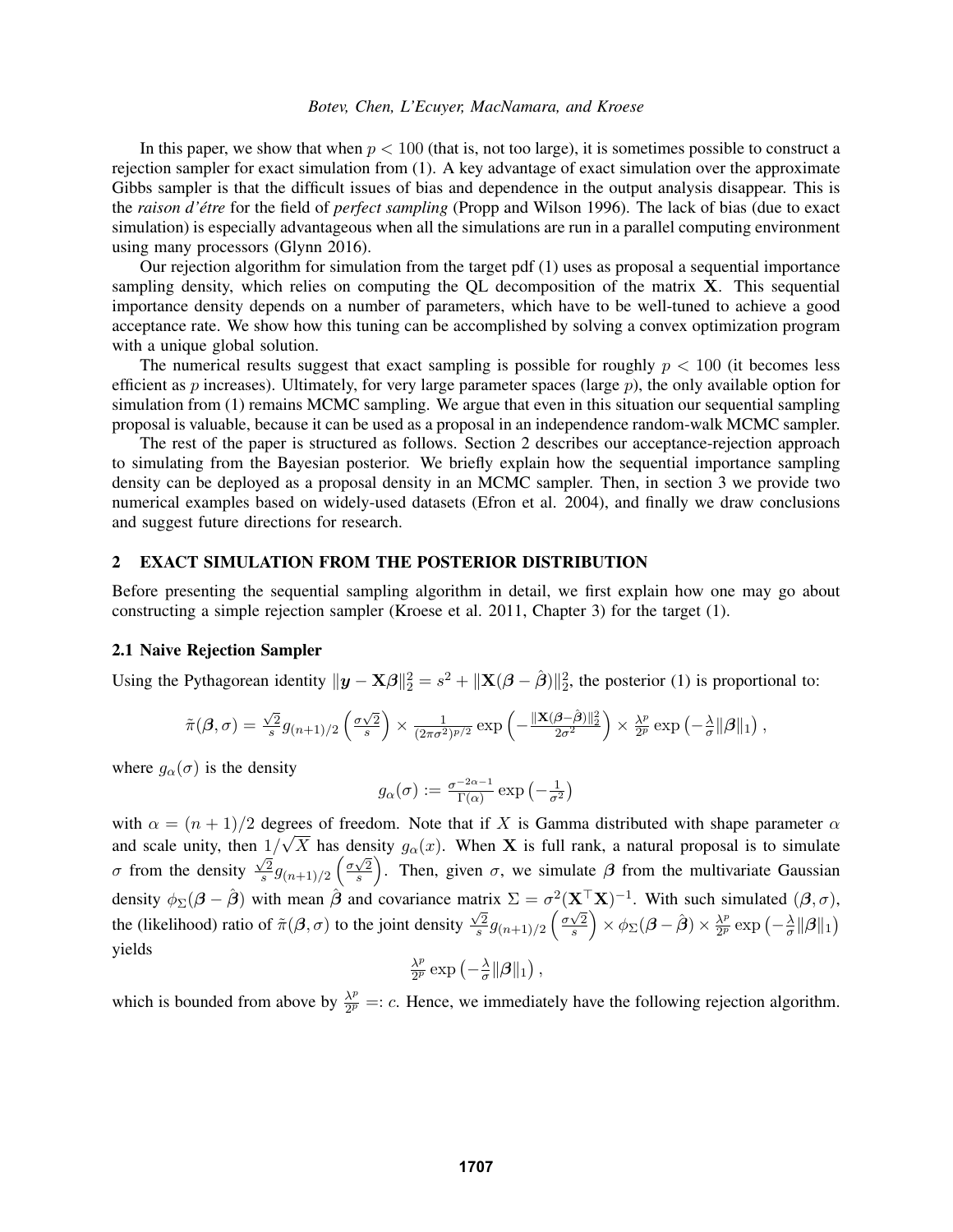**Algorithm 1** : Naive rejection sampler for  $\pi(\beta, \sigma | y, \lambda)$ .

**Require:**  $\lambda$ ; least squares estimate  $\hat{\boldsymbol{\beta}}$ ; sum of squared residuals  $s^2$ repeat Simulate  $U \sim U(0, 1)$  and  $\sigma \sim$  Gamma $(\alpha, 1)$ , independently. Simulate  $\overline{0}$ <br>  $\sigma \leftarrow s/\sqrt{2\sigma}$ 

 $\boldsymbol{\beta} \sim \mathsf{Normal}(\hat{\boldsymbol{\beta}}; \sigma^2 (\mathbf{X}^{\top}\mathbf{X})^{-1})$ until  $U \leq \exp\left(-\frac{\lambda}{\sigma}\right)$  $\frac{\lambda}{\sigma} \|\boldsymbol{\beta}\|_1 \big)$ **return**  $(\beta, \sigma)$ , a draw from the posterior.

This rejection algorithm will only be useful if the probability of acceptance

$$
\mathbb{P}\Big[U \leq \exp\left(-\frac{\lambda}{\sigma} \|\boldsymbol{\beta}\|_1\right) \Big] = \frac{1}{c} \iint \tilde{\pi}(\boldsymbol{\beta}, \sigma) \mathrm{d}\boldsymbol{\beta} \mathrm{d}\sigma \tag{2}
$$

is high. Unfortunately, in practice the marginal likelihood  $\int \tilde{\pi}(\beta, \sigma) d\beta d\sigma$  is much smaller than the enveloping constant c and as a result the probability of acceptance is too low to make the naive rejection Algorithm 1 practicable. For example, for the diabetes example in the numerical Section 3, the acceptance probability is less than 10<sup>-7</sup>. Since Algorithm 1 is too simplistic to be efficient, we next propose an alternative with higher acceptance probability. The proposal has the additional advantage that it does not require a full rank data matrix X.

### 2.2 Sequential Monte Carlo Sampler

Before giving the details of the much more elaborate sequential sampling, we need to introduce the following notation. Let

$$
Lap_{\mu}(z) = \frac{1}{2} \exp(-|z| + \mu z + \ln(1 - \mu^2)), \qquad |\mu| < 1
$$

be the exponentially tilted version of the Laplace density on  $\mathbb R$  with tilting parameter  $\mu$ . Appendix A gives a simple algorithm for simulating from Lap<sub> $\mu$ </sub>. Further, let chi<sub>v</sub> be the density of the  $\chi_{\nu}$  distribution:

$$
chi_{\nu}(r) = \frac{\exp(-\frac{r^2}{2} + (\nu - 1)\ln r)}{2^{\nu/2 - 1}\Gamma(\nu/2)}, \quad r > 0
$$

Note that if  $\underline{X} \sim \chi_{\nu}$ , then  $\sqrt{X} \sim \chi_{\nu}^2$  (the chi-squared distribution). Lastly, if  $\phi$  is the pdf of the standard normal and  $\Phi$  is its complementary cdf, we define the normal-Laplace density as

$$
nl(z; \lambda, \alpha) = \phi(z) \exp\Big(-\lambda |z - \alpha| - \xi(\lambda, \alpha)\Big),
$$

where we have the normalizing constant:

$$
\xi(\lambda,\alpha) = -\frac{\alpha^2 + \ln(2\pi)}{2} + \ln\left[\frac{\overline{\Phi}(\lambda+\alpha)}{\phi(\lambda+\alpha)} + \frac{\overline{\Phi}(\lambda-\alpha)}{\phi(\lambda-\alpha)}\right]
$$

Fast simulation from this density is feasible and described in Appendix B.

Recall that the QL decomposition of a matrix  $X \in \mathbb{R}^n \times \mathbb{R}^p$  is  $X = QL$ , where  $Q \in \mathbb{R}^n \times \mathbb{R}^p$  is a matrix of *n* orthonormal (column) vectors and  $\mathbf{L} \in \mathbb{R}^p \times \mathbb{R}^p$  is a lower triangular matrix with elements  ${l_{ij}}$ , whose rank equals the column rank of **X**. The QL factorization is just another version of the more common QR matrix factorization (Golub and Loan 2012).

Since the naive rejection sampler in the previous section is not practicable, we now describe a more complex rejection sampler to simulate from  $\pi$ , which can be written as:

$$
\pi(\boldsymbol{\beta}, \sigma \,|\, \mathbf{y}, \lambda) \propto \phi_{\sigma^2 \mathbf{I}}(\mathbf{y} - \mathbf{X}\boldsymbol{\beta})\lambda^d \exp(-(2+d)\ln \sigma - \lambda \|\boldsymbol{\beta}\|_1/\sigma) \tag{3}
$$

.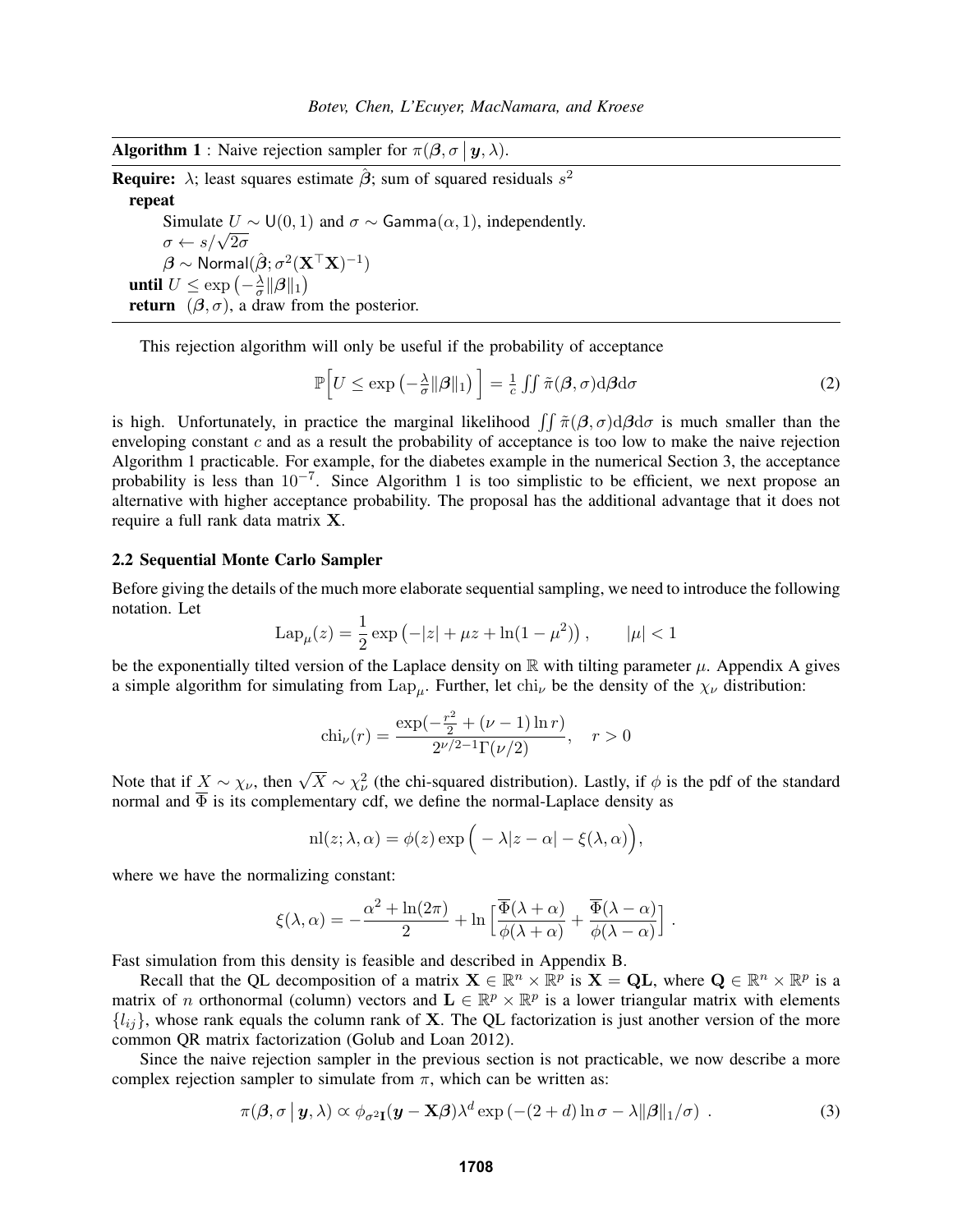Given the QL decomposition of the data matrix **X**, we make the change of variables from  $(\beta, \sigma)$  to  $(z, r)$ :

$$
r = s/\sigma, \quad z = \beta/\sigma.
$$

Setting  $\gamma := \mathbf{L}\hat{\beta}/s$ , this change of variables in (3) yields the joint density in  $(z, r)$ :

$$
\pi(\boldsymbol{z},r\,|\,\boldsymbol{y},\lambda)\propto f(\boldsymbol{z},r):=\lambda^d \text{chi}_{n+1}(r)\exp\left(-\frac{1}{2}\sum_i\left(l_{ii}z_i-r\gamma_i+\sum_{j
$$

The idea now is to exploit the lower triangular structure of L in order to sample the vector  $(Z, R)$  sequentially as follows:

$$
R \longrightarrow (Z_1 | R) \longrightarrow (Z_2 | R, Z_1) \longrightarrow (Z_3 | R, Z_1, Z_2) \longrightarrow \cdots
$$

To proceed with this idea, set

$$
\alpha_j(r, z_1, \ldots, z_{j-1}) := -r\gamma_j + \sum_{k < j} l_{jk} z_k,
$$

and  $\mathscr{J} := \{j : l_{ij} \neq 0\}$ , so that simplification of the right hand side of (4) yields:

$$
f(\boldsymbol{z},r) = \lambda^d \text{chi}_{n+1}(r) \exp\left(-\sum_{j \notin \mathcal{J}} \frac{\alpha_j^2}{2} - \sum_{j \in \mathcal{J}} \frac{(l_{jj}z_j + \alpha_j)^2}{2} - \lambda \sum_j |z_j|\right) .
$$

Observe that, given fixed  $z_1, \ldots, z_{i-1}$ , the function

$$
\exp\big(-\frac{\alpha_j^2}{2} - \frac{(l_{jj}z_j + \alpha_j)^2}{2}\big)
$$

depends only on the variable  $z_j$ . This key observation suggests simulating  $(Z, R)$  sequentially via a proposal density  $q(z, r)$ , defined as follows.

**Algorithm 2** : Defining the proposal density  $g(z, r; \mu, \eta)$ .

**Require:** tuning parameters  $\eta$  and  $\mu$  (to be specified later in Theorem 1) Compute QL decomposition  $\mathbf{X} = \mathbf{Q}\mathbf{L}$ ;  $\hat{\boldsymbol{\beta}} \leftarrow \operatorname{argmin}_{\boldsymbol{\beta}} ||\boldsymbol{y} - \mathbf{X}\boldsymbol{\beta}||_2$ ;  $s^2 \leftarrow ||\mathbf{X}\hat{\boldsymbol{\beta}} - \boldsymbol{y}||_2^2$ ;  $\gamma \leftarrow \mathbf{L}\hat{\boldsymbol{\beta}}/s$  $R \sim \text{chi}_{n+1}(r)$ for  $j = 1, \ldots, p$  do if  $j \notin \mathscr{J}$  then  $Z_j \sim \text{Lap}_{\mu_j}(\lambda z_j)$ else  $\alpha_j \leftarrow -R\gamma_j + \sum_{k < j} l_{jk} Z_k$  $Z_j \sim \text{nl}(l_{jj}z_j + \alpha_j - \mu_j; \lambda/|l_{jj}|, \alpha_j - \mu_j)$ return A draw  $(Z, R)$  from the proposal density.

Note that the algorithm requires as input the tuning parameters  $\mu$  and  $\eta$ , which will be specified below. If we use g as a proposal density to simulate from a density proportional to  $f$ , then the likelihood ratio is  $f(z, r)/g(z, r; \mu, \eta)$ . Therefore, the log-likelihood,  $\ln(f(z, r)/g(z, r; \mu, \eta))$ , is given by:

$$
\psi(\mathbf{z}, r; \boldsymbol{\mu}, \boldsymbol{\eta}) = \sum_{j \in \mathcal{J}} \left( \frac{\mu_j^2}{2} - \mu_j (l_{jj} z_j + \alpha_j) \right) - \lambda \sum_{i \notin \mathcal{J}} \mu_j z_j - \sum_{j \neq \mathcal{J}} \frac{\alpha_j^2}{2} + \frac{\eta^2}{2} - r\eta + n \ln r + \ln \overline{\Phi}(-\eta) + \text{const.} + d \ln \lambda + \sum_{j \in \mathcal{J}} \xi(\lambda / l_{jj}, \alpha_j - \mu_j) - \sum_{j \notin \mathcal{J}} \ln(1 - \mu_j^2).
$$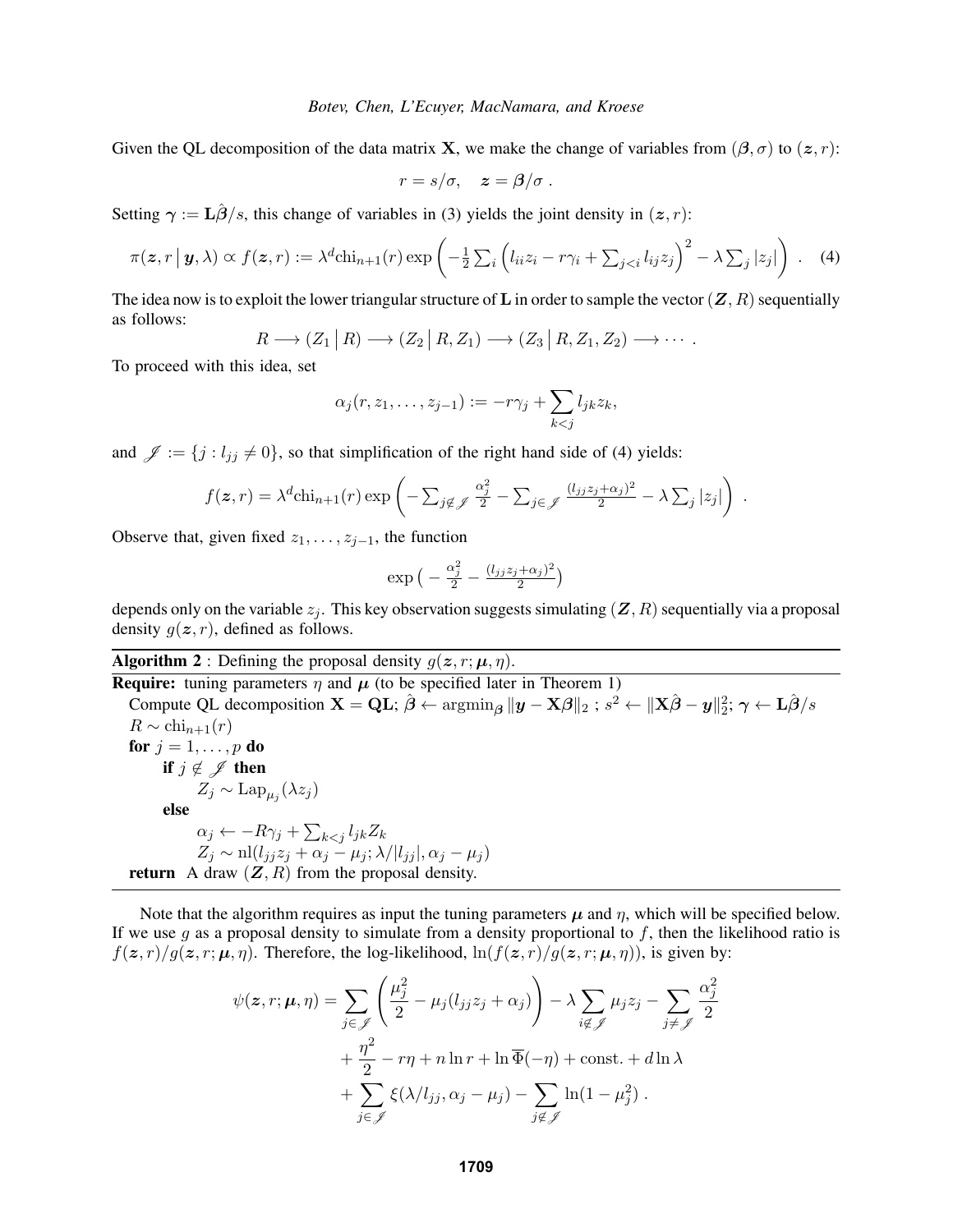To apply the rejection method we need to compute the supremum of the (log-)likelihood ratio (we did the same for the naive rejection Algorithm 1 and obtained sup $\frac{\lambda^p}{2^p}$  $\frac{\lambda^p}{2^p}\exp\left(-\frac{\lambda}{\sigma}\right)$  $\frac{\lambda}{\sigma} \|\boldsymbol{\beta}\|_1$ )  $= \frac{\lambda^p}{2^p}$  $\frac{\lambda^p}{2^p} = c$ ). In other words, we need to compute

$$
\sup_{\boldsymbol{z},r}\psi(\boldsymbol{z},r;\boldsymbol{\mu},\eta)\ .
$$

Then, similar to the acceptance rate (2) for the naive rejection Algorithm 1, the acceptance rate of a rejection algorithm with proposal  $q(z, r; \mu, \eta)$  is:

$$
c(\boldsymbol{\mu}, \eta) := \frac{\iint f(\boldsymbol{z}, r) d\boldsymbol{z} dr}{\sup_{\boldsymbol{z}, r} \exp(\psi(\boldsymbol{z}, r; \boldsymbol{\mu}, \eta))} .
$$
 (5)

Notice that this acceptance probability depends on the tuning parameters  $\mu$  and  $\eta$ . In particular, we can maximize the acceptance probability by minimizing the (log-)likelihood ratio with respect to the tuning parameters. In other words, we can find the best possible tuning parameters by solving the saddle-point (or minimax) program:

$$
(\boldsymbol{\mu}^*,\eta^*) := \operatorname*{argmin}_{\boldsymbol{\mu},\eta} \sup_{\boldsymbol{z},r} \psi(\boldsymbol{z},r;\boldsymbol{\mu},\eta) .
$$

Fortunately, this saddle-point problem is tractable due to the fact that  $\psi$  is a convex-concave function of its arguments.

Theorem 1 (Log-likelihood properties) The saddle-point optimization problem with optimal value

$$
\psi^* = \inf_{\mu,\eta} \sup_{\boldsymbol{z},r} \psi(\boldsymbol{z},r;\boldsymbol{\mu},\eta)
$$

has a unique solution,  $(x^*, r^*, \mu^*, \eta^*)$ , which coincides with that of the nonlinear system  $\nabla \psi = 0$ , where the gradient is with respect to the vector  $(z, r, \mu, \eta)$ .

The details of the proof are given in Appendix C. A consequence of this theorem is that we can compute the optimal tilting parameters by solving the nonlinear system  $\nabla \psi = 0$  using, for example, any built-in routine for solving a system of nonlinear equations (in our implementation we use Matlab's fsolve.m to compute the solution). The closed-form formulas for the components of the gradient  $\nabla \psi$  are quite messy, see Appendix D, but pose no difficulties with their computer implementation. Note that  $\nabla \psi = 0$  needs to be solved only once, regardless of how many draws one simulates from the posterior. In summary, the rejection scheme for simulating one draw from the posterior (3) reads as follows.

**Algorithm 3**: Simulating from posterior  $\pi(\beta, \sigma | y, \lambda)$ .

**Require:** shrinkage parameter  $\lambda > 0$ 

Solve the nonlinear system  $\nabla \psi = \mathbf{0}$  to obtain the solution  $(z^*, r^*; \mu^*, \eta^*)$  $\psi^* \leftarrow \psi(z^*, r^*; \boldsymbol{\mu}^*, \eta^*)$ repeat  $E \sim \text{Exp}(1)$ , that is, E is an exponential r.v. with rate unity  $(Z, R) \sim g(z, r; \mu^*, \eta^*)$  using Algorithm 2 until  $E > \psi^* - \psi(\mathbf{Z}, R; \boldsymbol{\mu}^*, \eta^*)$  $\sigma \leftarrow s/R$  $\beta \leftarrow \sigma Z$ **return** A draw  $(\beta, \sigma)$  from the posterior density (3).

## 2.3 Independence Metropolis Sampler

When the dimension  $p$  is too large, the curse of dimensionality makes it very difficult to construct a proposal whose acceptance probability is not too small. In such cases, MCMC sampling remains the only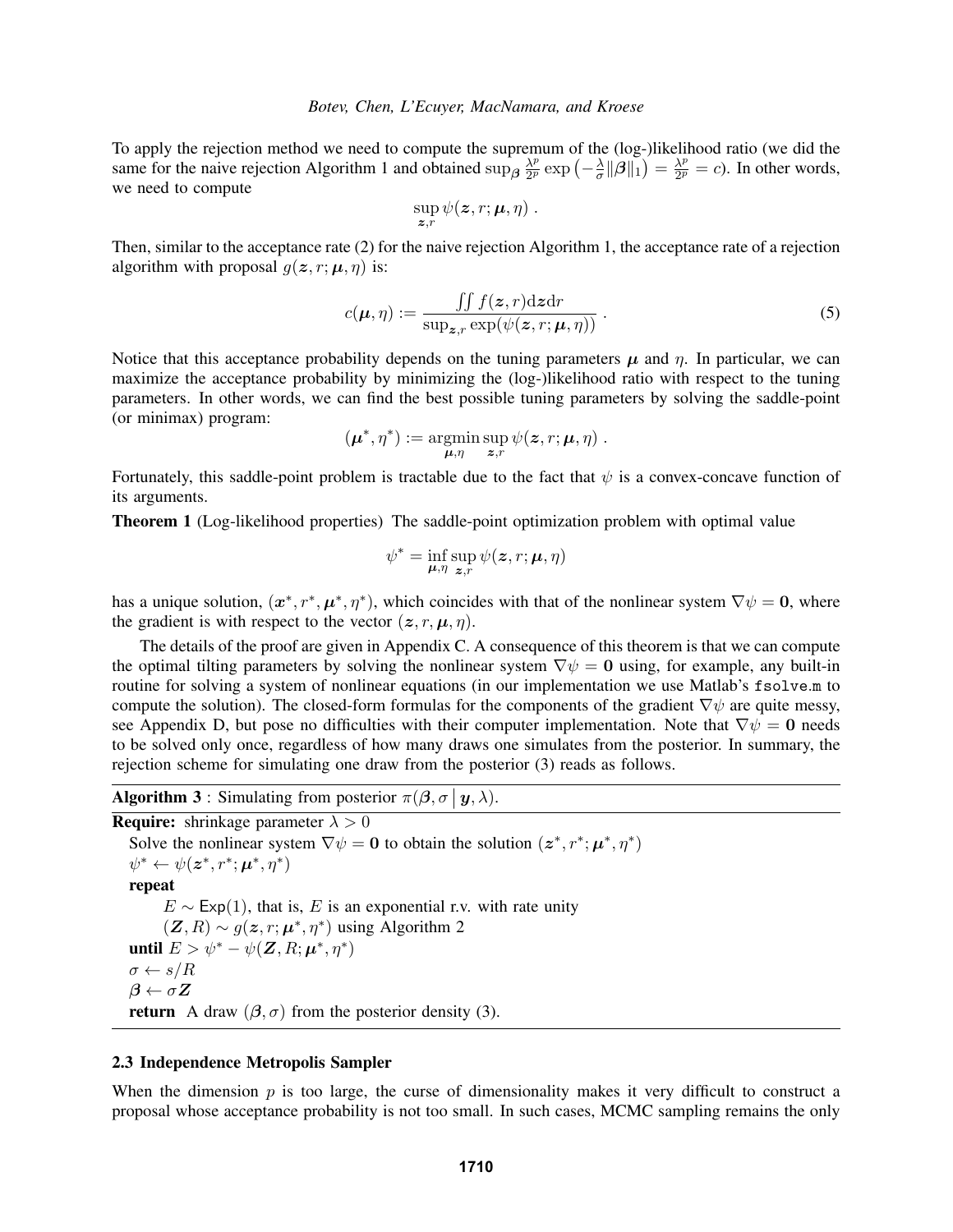viable option that we know for (approximate) simulation. Even in this situation, the sequential sampling proposal in Algorithm 2 is useful, because it can serve as a proposal in an independence Metropolis simulation framework (Kroese et al. 2011, Chapter 6). In particular, given the Markov chain is in the state  $(\mathbf{Z}', R') = (\mathbf{z}', r')$ , we accept the proposal move  $(\mathbf{Z}, R) \sim g(\mathbf{z}, r; \mu^*, \eta^*)$  with probability

$$
\alpha(\mathbf{Z}, R \,|\, \mathbf{z}', r') := 1 \wedge \exp(\psi(\mathbf{Z}, R; \boldsymbol{\mu}^*, \eta^*) - \psi(\mathbf{z}', r'; \boldsymbol{\mu}^*, \eta^*))\,.
$$

This yields the following MCMC algorithm for approximate simulation from (3).

Algorithm 4 : Approximate simulation from posterior (3). **Require:** an initial state  $(Z_0, R_0)$ ; length of chain m Solve the nonlinear system  $\nabla \psi = \mathbf{0}$  to obtain the solution  $(z^*, r^*; \mu^*, \eta^*).$ for  $t = 1, \ldots, m$  do Simulate  $(\mathbf{Z}, R) \sim g(\mathbf{z}, r; \boldsymbol{\mu}^*, \eta^*)$  using Algorithm 2 Simulate  $U \sim U(0, 1)$ , independently if  $U < \alpha(\mathbf{Z}, R \mid \mathbf{Z}_{t-1}, R_{t-1})$  then  $(\boldsymbol{Z}_t, R_t) \leftarrow (\boldsymbol{Z}, R)$ else  $(Z_t, R_t) \leftarrow (Z_{t-1}, R_{t-1})$  $\sigma_t \leftarrow s/R_t$  $\beta_t \leftarrow \sigma_t \mathbf{Z}_t$ **return**  $(\boldsymbol{\beta}_1, \sigma_1), \ldots, (\boldsymbol{\beta}_m, \sigma_m)$ 

Interestingly, maximization (with respect to the tuning parameters  $\mu$ ,  $\eta$ ) of the acceptance probability (5) for Algorithm 3 also maximizes an upper bound on the mixing rate of the Markov chain in Algorithm 4. To see this, let  $\kappa_t(\cdot|\beta,\sigma)$  be the t-step transition kernel of the Markov chain in Algorithm 4, and define the total variation distance:

$$
D_t := \sup_{\boldsymbol{\beta}, \sigma} \sup_A \left| \kappa_t(A \,|\, \boldsymbol{\beta}, \sigma) - \pi(A \,|\, \boldsymbol{y}, \lambda) \right|.
$$

Then, the MCMC sampler in Algorithm 4 satisfies (Mengersen and Tweedie 1996, Theorem 2.1) :

$$
D_t \leq 2\left(1 - \frac{1}{\sup_{\boldsymbol{\mu}, \eta} c(\boldsymbol{\mu}, \eta)}\right)^t.
$$

That is, a good approximation to the posterior (3) is not only useful for exact simulation via rejection sampling, but also for approximate MCMC sampling via the independence Metropolis sampling.

#### 3 NUMERICAL EXAMPLES

In this section we consider two numerical examples with datasets that have been widely used in the literature as benchmarks for small-scale (as opposed to "big data") statistical inference. Thus, these are examples for which exact simulation is feasible via Algorithm 3.

### 3.1 Diabetes Dataset

We take the "diabetes dataset" on  $n = 442$  patients from Efron et al. (2004). For each patient, we have a record of  $p = 10$  predictor variables (age, sex, body mass index, blood pressure, and six blood serum measurements), and a response variable, which measures the severity of nascent diabetes. We then wish to determine which of the predictors are most relevant to the response variable using the LASSO model (1), where  $y \in \mathbb{R}^n$  is the vector of centralized response variables, and X is the standardized matrix of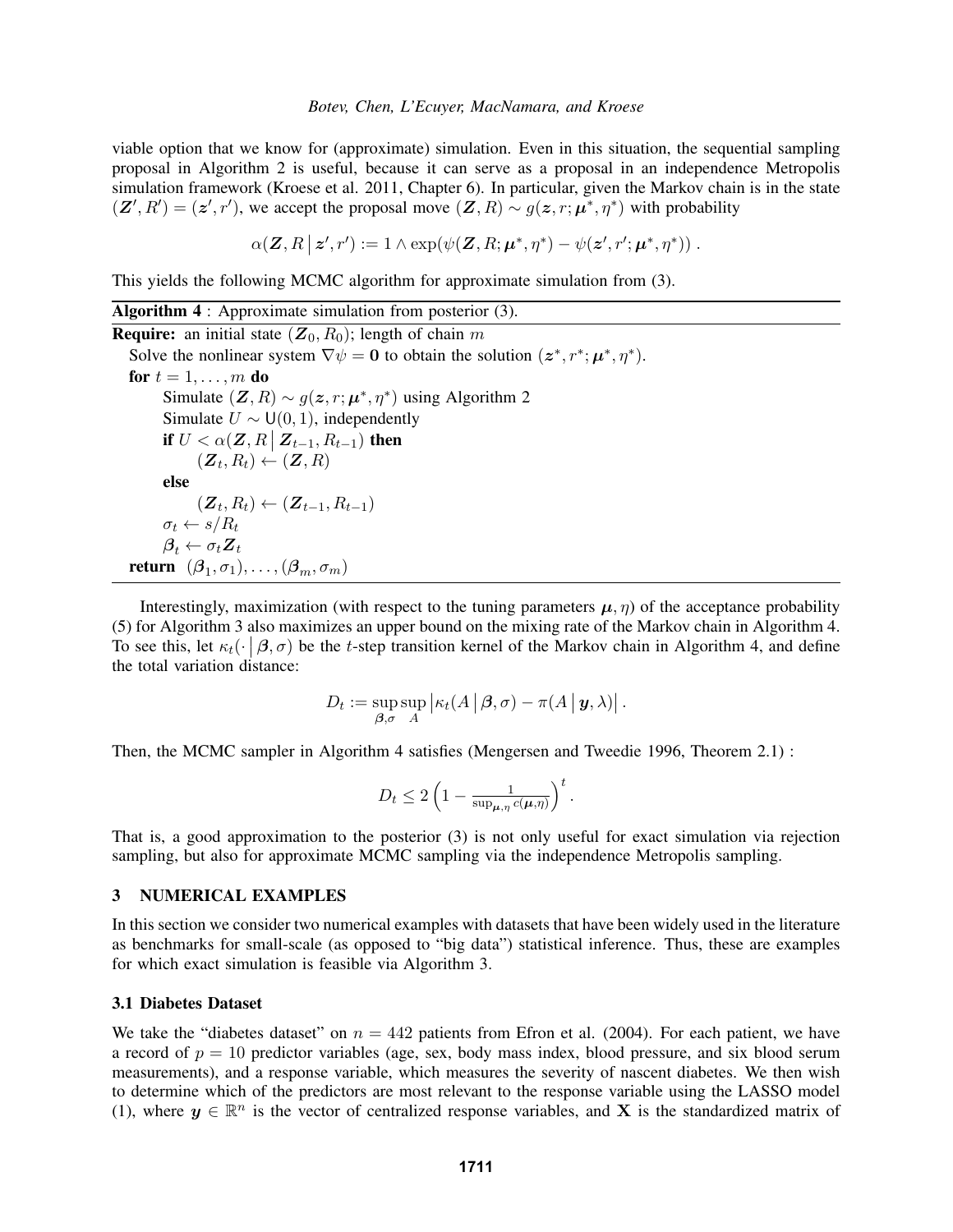predictors. The LASSO parameter  $\lambda$  is chosen to be  $\lambda = 0.24$ , which is the value that maximizes the marginal likelihood; see Park and Casella (2008).

The results of simulating from the posterior are given in the last two columns of Table 1, which also shows the ordinary least squares estimate. Figure 1 shows the estimated marginal distributions of each of the ten predictors with the ordinary least squares point-estimate superimposed as a (blue) dot on the boxplots.



Figure 1: Marginal distributions of each predictor coefficient (as boxplots). The statistically significant predictors appear to be sex, body mass index (BMI), blood pressure (BP), and lgt.

|                         |                |                  | Estimated 95%     |
|-------------------------|----------------|------------------|-------------------|
|                         | Ord. least sq. | Posterior Median | credible interval |
| age of patient (age)    | $-10$          | $-3.1$           | $(-110,102)$      |
| Gender of patient (sex) | $-239$         | $-212$           | $(-332,-91)$      |
| body mass index (BMI)   | 519            | 524              | (394, 655)        |
| blood pressure (BP)     | 324            | 307              | (179, 435)        |
| tc                      | $-792$         | $-161$           | $(-807, 232)$     |
| 1d1                     | 476            | 2.7              | $(-327, 491)$     |
| hdl                     | 101            | $-160$           | $(-454, 153)$     |
| tch                     | 177            | 82               | $(-186, 374)$     |
| ltg                     | 751            | 523              | (309,791)         |
| glu                     | 67             | 61               | $(-53, 188)$      |

Table 1: Simulation results from the posterior density (diabetes dataset) using  $10^5$  iid draws.

The acceptance rate of the sequential sampling Algorithm 3 was estimated to be approximately 0.39. In contrast, the naive rejection Algorithm 1 has an acceptance probability smaller than  $10^{-7}$  (making the event of drawing from the posterior a rare event, and the probability of acceptance a rare-event probability).

In addition, we compared the output of Algorithm 3 (taking about 7 seconds) with the output of the popular Park&Casella Gibbs sampler (taking about 16 seconds). We observed that the boxplots computed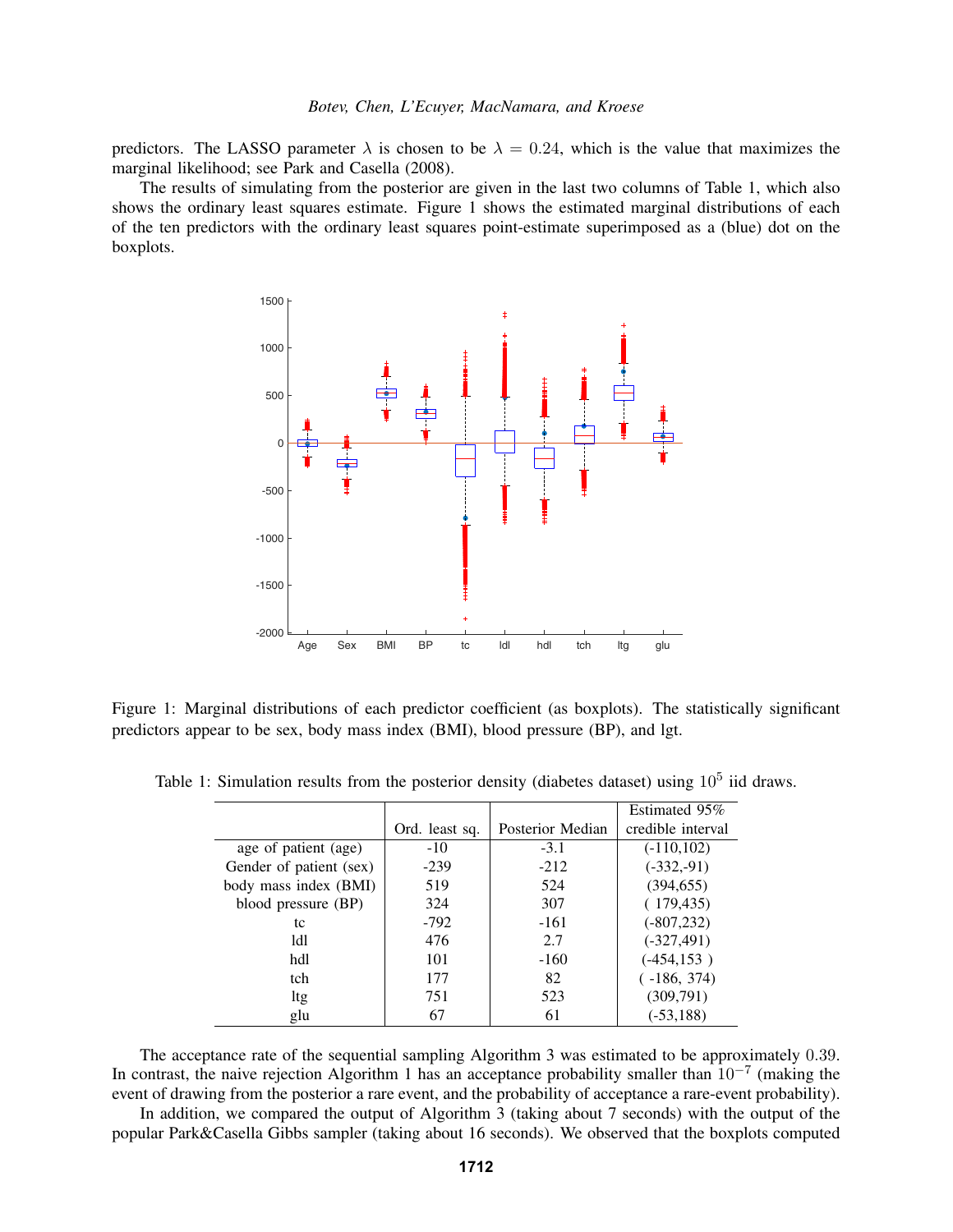from the output of the Gibbs sampler (not shown here) do not extend as much as the boxplots on Figure 1. This suggests that the exact sampler is better at exploring the tails of the posterior density.

## 3.2 Boston Housing Dataset

As another example, we consider the Boston housing dataset from Harrison and Rubinfeld (1978), which attempts to explain housing prices in the Boston area from the  $p = 13$  predictors given in Table 2 and  $n = 506$  observations. The table confirms that Algorithm 3 simulates from the posterior accurately, because the MCMC simulations in Polson et al. (2014) suggest the same list of statistically relevant predictors (crime levels, proximity to waterfront, number of rooms, distance to employment centers, etc) using the shrinkage value of  $\lambda = 5.71$ . For this example, the acceptance rate of the sequential rejection sampler was estimated to be approximately 0.67.

|                                           |                |                  | Estimated 95%       |
|-------------------------------------------|----------------|------------------|---------------------|
|                                           | Ord. least sq. | Posterior Median | credible interval   |
| per capita crime rate by town (crim)      | $-0.10$        | $-0.098$         | $(-0.16, -0.032)$   |
| proportion of zoned land (zn)             | 0.047          | 0.048            | (0.021, 0.076)      |
| proportion of non-retail business (indus) | 0.011          | $-0.034$         | $(-0.15, 0.084)$    |
| Charles River exposure (chas)             | 2.75           | 1.75             | (0.14, 3.47)        |
| nitric oxide pollution (nox)              | $-12.0$        | $-1.49$          | $(-6.41, 0.70)$     |
| number of rooms (rm)                      | 4.61           | 4.079            | (3.54, 4.62)        |
| proportion built before 1940 (age)        | $-0.0023$      | $-0.010$         | $(-0.035, 0.015)$   |
| distance to CBD (dis)                     | $-1.28$        | $-1.17$          | $(-1.54, -0.80)$    |
| highway access (rad)                      | 0.25           | 0.25             | (0.13, 0.38)        |
| property tax rate (tax)                   | $-0.011$       | $-0.013$         | $(-0.020, -0.0059)$ |
| quality of schools (ptratio)              | $-0.73$        | $-0.72$          | $(-0.93, -0.51)$    |
| proportion of ethnic diversity (b)        | 0.011          | 0.010            | (0.0056, 0.015)     |
| economic status of residents (1stat)      | $-0.48$        | $-0.53$          | $(-0.63,-0.44)$     |

Table 2: Posterior estimates for the Boston Housing dataset using  $10^5$  iid draws.

# 4 CONCLUSIONS

Bayesian posterior simulation requires approximate MCMC simulation of random vectors in a highdimensional space. When the Bayesian model is simple enough and the dimension of the space is not too large, one can often do better than approximate MCMC simulation. In this paper we showed that the Bayesian LASSO linear model is simple enough to permit exact simulation from the posterior density. This was achieved by exploiting the lower triangular structure of the L matrix in the QL factorization of the regression matrix X. The lower triangular structure suggested a natural sequential simulation algorithm that helps draw random vectors from the posterior.

Whenever it is feasible, exact simulation has the advantage that all draws from the posterior are independent and identically distributed, thus simplifying all output analysis. In contrast, the analysis of the MCMC output is much more difficult and subjective — it requires that we estimate a Markov chain burn-in period and examine auto-correlation plots to decide whether the Markov chain converges fast enough to the target density.

The proposed sampler assumes that the shrinkage parameter  $\lambda$  is given to us. As for future work, one may assign a prior distribution on  $\lambda$  and then determine its value by making it part of the posterior simulation output. Similar to our treatment of  $\sigma$  and  $\beta$ , the major difficulty will be in selecting a prior for  $\lambda$  that will yield a posterior pdf, which is concave in  $\lambda$  and convex in its tuning parameters.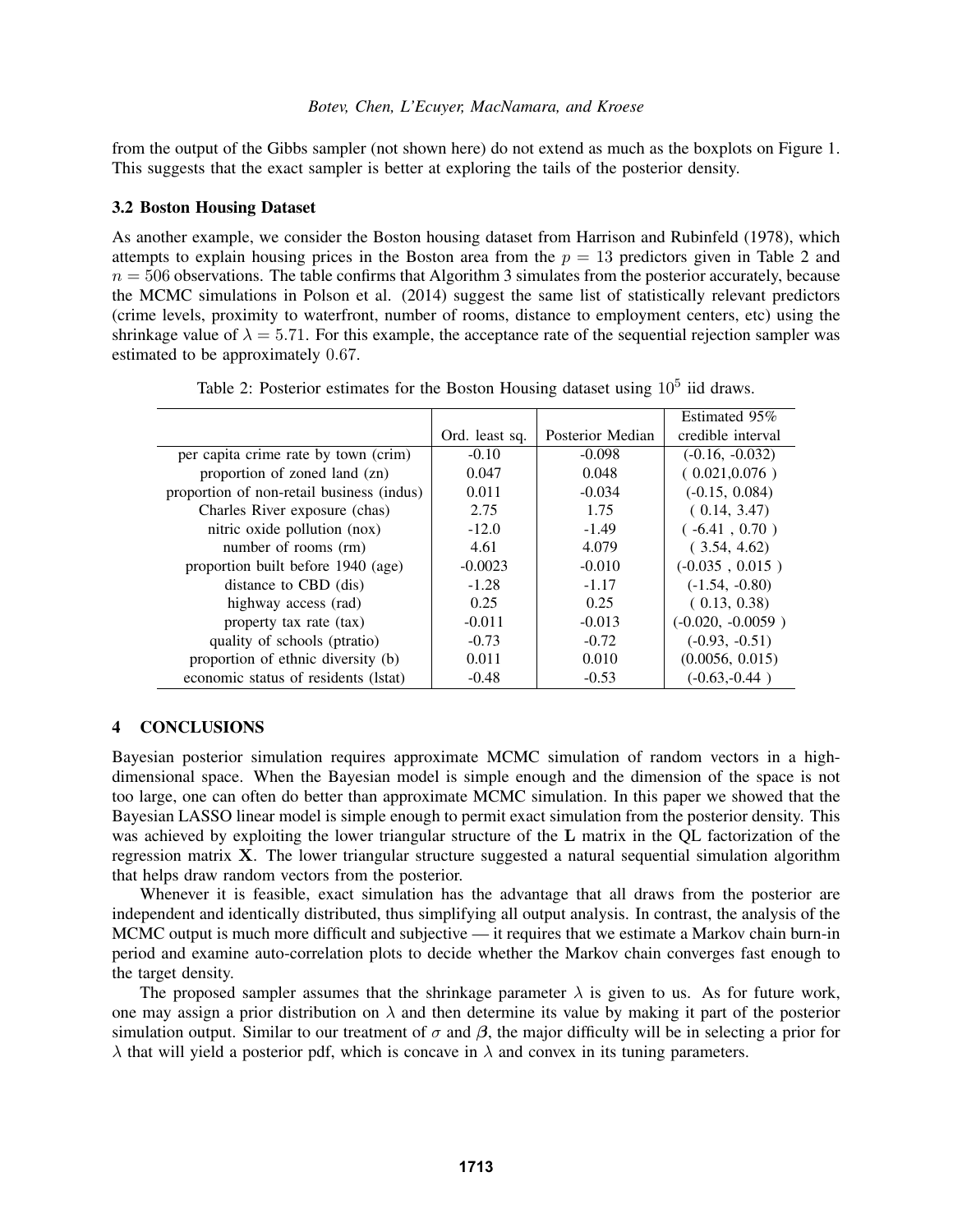## ACKNOWLEDGMENTS

Yi-Lung Chen is supported by the Australian Government Research Training Program Scholarship. Zdravko Botev has been supported by the Australian Research Council grant DE140100993. P. L'Ecuyer has been supported by a discovery grant from NSERC-Canada, a Canada Research Chair, and an Inria International Chair. D. P. Kroese has been supported by ACEMS: https://acems.org.au/.

## A SIMULATING FROM AN EXPONENTIALLY TILTED LAPLACE DISTRIBUTION

Algorithm 5 : Simulating an Exponentially twisted Laplace variable **Require:** twisting parameter  $\mu$  such that  $|\mu| < 1$  $U, V \sim U(0, 1)$ , independently if  $U < (1 + \mu)/2$  then  $X \leftarrow -\frac{\ln(V)}{1-\mu}$ else  $X \leftarrow \frac{\ln(V)}{1+\mu}$ <br>**return** X distributed from the pdf  $\text{Lap}_{\mu}(x)$ 

Note that when  $\mu = 0$ , we revert to simulating from the untilted Laplace density:  $\exp(-|x|)/2$ .

# B NORMAL-LAPLACE DENSITY

The normal-Laplace density,  $\text{nl}(z; \lambda, \alpha) \propto \phi(z) \exp(-\lambda |z - \alpha|)$ , has a mixture form:

$$
w_1\frac{\phi(z+\lambda)\mathbb{I}\{z>\alpha\}}{\overline{\Phi}(\lambda+\alpha)}+w_2\frac{\phi(z-\lambda)\mathbb{I}\{z<\alpha\}}{\overline{\Phi}(\lambda-\alpha)}
$$

with weights  $w_{1,2} \propto \overline{\Phi}(\lambda \pm \alpha)/\phi(\lambda \pm \alpha)$ . Hence, we have the following simulation algorithm.

|  |  |  |  | Algorithm 6 : Simulating an normal-Laplace variable |  |
|--|--|--|--|-----------------------------------------------------|--|
|--|--|--|--|-----------------------------------------------------|--|

**Require:** parameters  $\lambda > 0$  and  $\alpha \in \mathbb{R}$  $U \sim U(0, 1)$  $w_1 \leftarrow \overline{\Phi}(\lambda + \alpha) / \phi(\lambda + \alpha)$  $w_2 \leftarrow \overline{\Phi}(\lambda - \alpha)/\phi(\lambda - \alpha)$ if  $U < w_2/(w_1 + w_2)$  then Simulate  $Z \sim \text{Normal}(\lambda, 1)$ , conditional on  $Z < \alpha$ else Simulate  $Z \sim \text{Normal}(-\lambda, 1)$ , conditional on  $Z > \alpha$ **return** Z as distributed from the pdf nl(z;  $\lambda$ ,  $\alpha$ )

Simulating a truncated normal random variable is best accomplished using the algorithms described by Botev and L'Ecuyer (2017). These algorithm are robust even deep into the tail of the normal distribution, where naive approaches exhibit numerical instability and underflow errors.

#### C PROOF OF THEOREM

We note that the idea of solving a minimax program was used in previous works (Botev 2017, Botev and L'Ecuyer 2015) to design efficient algorithms for simulation from the truncated student and normal distributions. The proof of this theorem is thus similar in spirit to the proofs given in those previous works. In particular, the proof relies on the following facts (Prékopa 1973):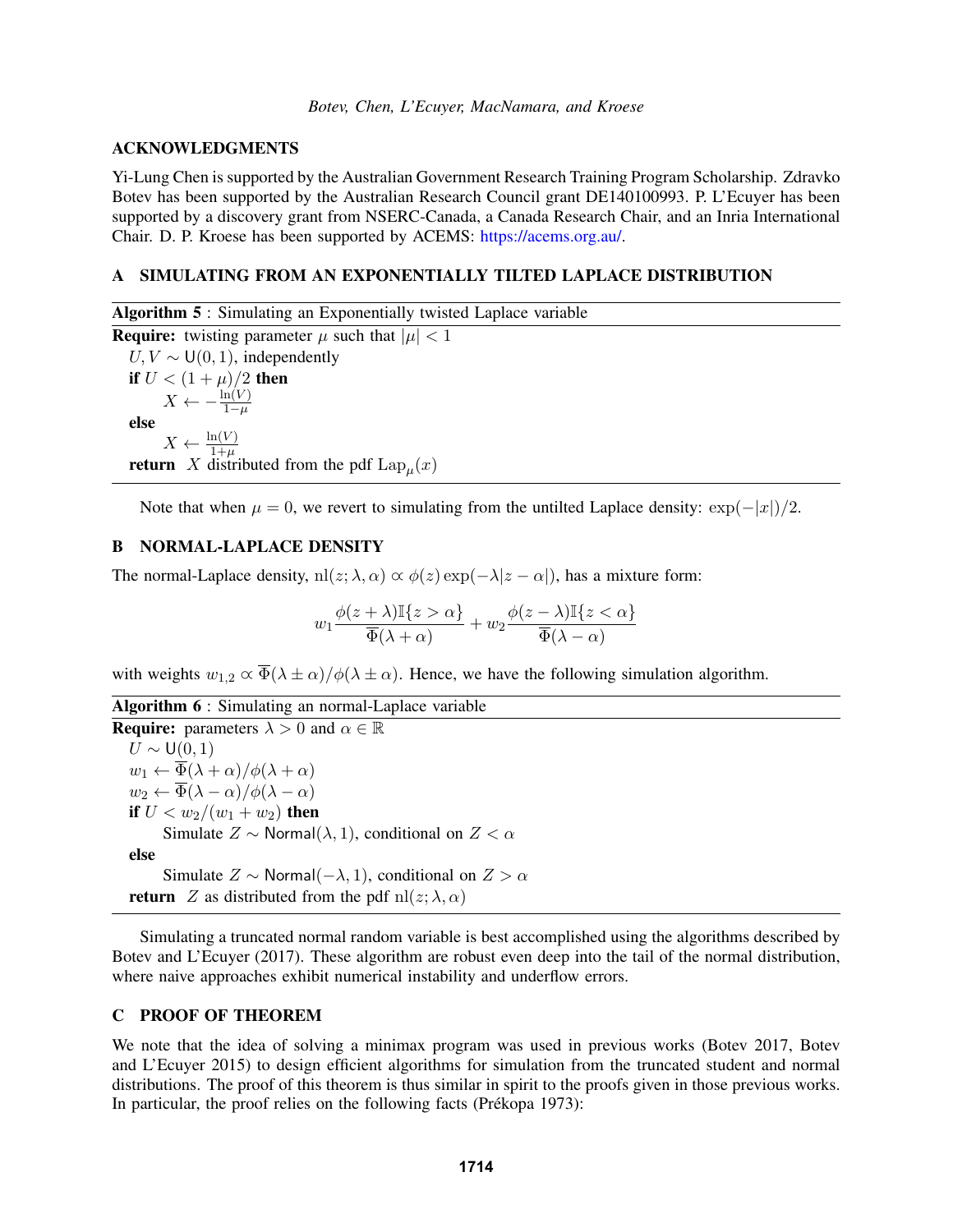1. A log-concave measure  $\mathbb P$  satisfies

$$
\mathbb{P}[\boldsymbol{X} \in \sum_{i} w_i A_i] \geq \prod_i (\mathbb{P}[\boldsymbol{X} \in A_i])^{w_i}
$$

for some probability vector w. Here  $\sum_i w_i A_i$  is to be understood as a *Minkowski sum*, namely,

$$
w_1A_1+w_2A_2=\{w_1x_1+w_2x_2:x_1\in A_1, x_2\in A_2\}.
$$

2. If  $f : \mathbb{R}^{d_1} \times \mathbb{R}^{d_2} \to \mathbb{R}$  is a log-concave function, then the marginal

$$
g(\boldsymbol{x}) = \int_{\mathbb{R}^{d_2}} f(\boldsymbol{x},\boldsymbol{y}) \mathrm{d} \boldsymbol{y}
$$

is a log-concave function as well.

- 3. The indicator function  $\mathbb{I}[x \in C]$  of a convex set C (for example, the sub-level set of convex function) is a log-concave function;
- 4. The product of log-concave functions is again log-concave.

Now consider the normalizing constant,  $\xi(\lambda, \alpha)$ , of the normal-Laplace density. We will show that it is log-concave in the second argument. If  $E \sim Exp(1)$  is an exponential r.v., then  $\xi$  can be written as

$$
\xi(\lambda,\alpha)=\ln\mathbb{P}[E>\lambda|Z-\alpha|]=\ln\mathbb{P}[\{\lambda Z-\lambda\alpha-E<0\}\cap\{-\lambda Z+\lambda\alpha+E<0\}].
$$

Now the sets  $\mathcal{C}_1 = \{z - \alpha - e/\lambda < 0\}$  and  $\mathcal{C}_2 = \{-z + \alpha + e/\lambda < 0\}$  are convex in  $(z, e, \alpha)$ . Hence, the intersection is also convex and the indicator function of  $\mathcal{C}_1 \cap \mathcal{C}_2$  is a log-concave function of  $(z, e, \alpha)$ . Now the joint density,  $\phi(z) \exp(-e)$ , of the Gaussian and exponential variables,  $(Z, E)$ , is also log-concave in  $(z, e)$ . Therefore, by the marginalization property above, the integral with respect to  $(z, e)$  will yield a log-concave function in the third argument of  $(z, e, \alpha)$ . In other words,  $\xi(\cdot, \alpha)$  is log-concave in the second argument. We can now address each of the following properties of the log-likelihood  $\psi$ .

**Concavity in z.** Inspection of  $\psi$  shows that, ignoring linear terms in z and all other variables kept as constants,  $\psi$  is a sum of  $\xi(\cdot, \alpha_i(z) - \mu_i)$  terms. Using the facts: 1)  $\alpha_i$  is a linear function of z; 2)  $\xi$ is log-concave in its second argument; 3) the (product) sum of (log-) concave functions is (log-) concave; we conclude that  $\psi$  is concave in z.

**Concavity in r.** The dependence of  $\psi$  on r is given by  $-r\eta + n \ln r$ , which is clearly concave in r.

**Convexity in**  $\eta$ . The dependence of  $\psi$  on  $\eta$  is given by the expression  $\eta^2/2 - r\eta + \ln \overline{\Phi}(-\eta)$ . Since the linear term does not affect the convexity, we need to show that  $\ln \overline{\Phi}(\eta) + \eta^2/2$  is convex. That this is the case follows from the fact that

$$
\ln \overline{\Phi}(\eta) + \frac{\eta^2}{2} = \ln \int_0^\infty \phi(x) \exp(\eta x) dx + \text{const.}
$$

is the cumulant generating function of the truncated normal distribution (truncated to  $(0, \infty)$ ).

**Convexity in**  $\mu$ **.**  $\psi$  depends on  $\mu$  through a weighted linear combination of the terms  $\mu_j$ ,  $-\ln(1-\mu_j^2)$ , and  $\mu_j^2/2 + \xi(\cdot, \alpha_j - \mu_j)$ . Thus, if these terms are convex, then the convexity in  $\mu$  follows from the fact that the sum of convex functions is convex.

It is clear that  $-\ln(1-\mu^2)$  is convex, because its second derivative is  $2(\mu^2+1)/(1-\mu^2)^2 > 0$ . What is less obvious is that  $\mu^2 2 + \xi(\lambda, \mu)$  is convex in  $\mu$ , because we showed above that  $\xi$  is concave in its second argument. To see the convexity, consider

$$
\frac{\mu^2}{2} + \xi(\lambda, \mu) = \frac{\mu^2}{2} + \ln \int_{-\infty}^{\infty} \phi(z) \exp(-\lambda |z - \mu|) dz
$$
  
= 
$$
\ln \int_{-\infty}^{\infty} \phi(y) \exp(-\lambda |y|) \exp(y\mu) dy
$$
  
= 
$$
\xi(\lambda, 0) + \ln \int_{-\infty}^{\infty} \frac{\phi(y) \exp(-\lambda |y|)}{\int_{\mathbb{R}} \phi(z) \exp(-\lambda |z|) dz} \exp(y\mu) dy.
$$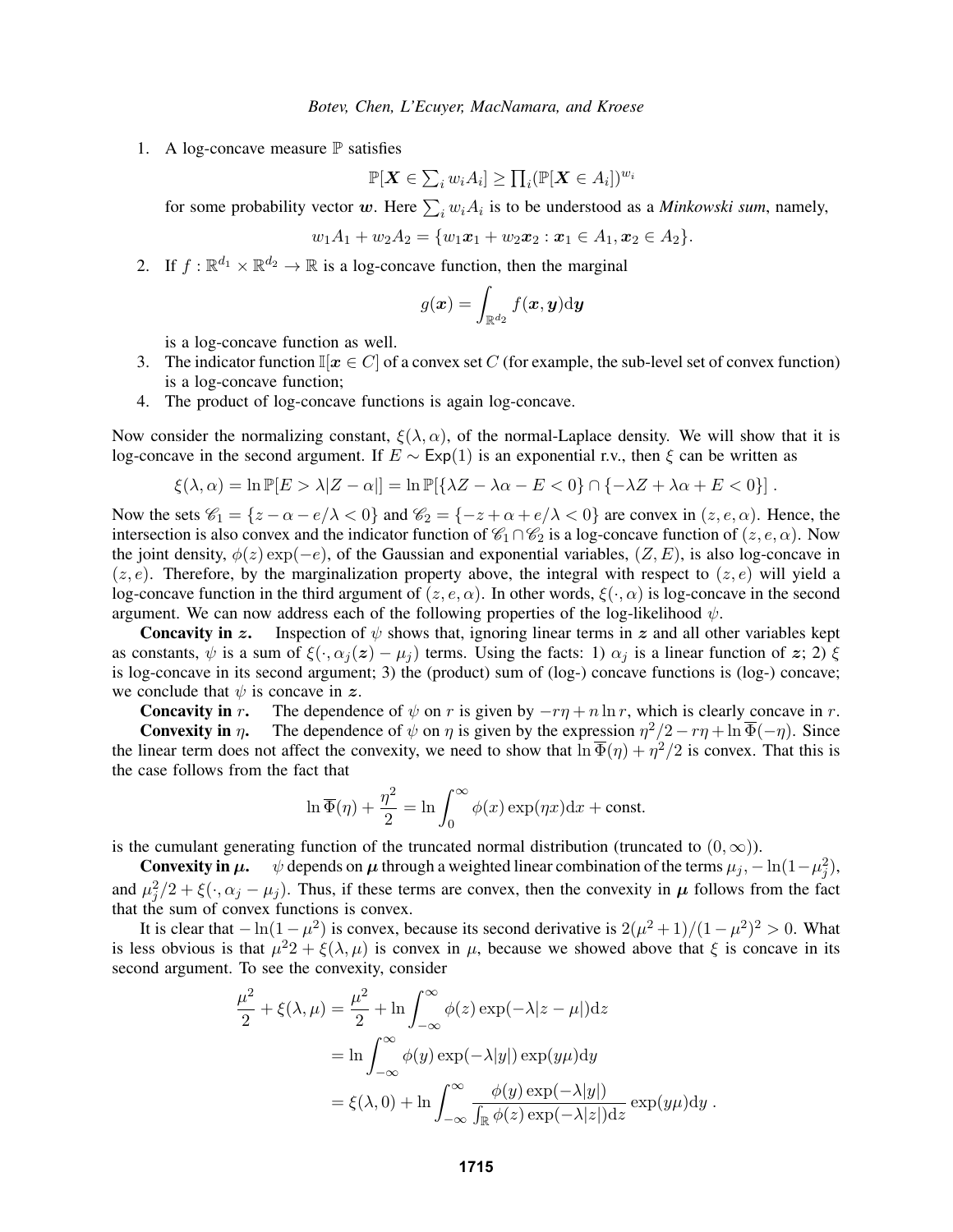The last expression is the constant  $\xi(\lambda, 0)$  plus the cumulant generating function (a function of  $\mu$ ) of the density proportional to  $\phi(y) \exp(-\lambda |y|)$ . Since the Laplace transform (or moment generating) function of a density is log-convex, the cumulant generating function is convex.

**Putting all results together.** Finally, from all of the above we can conclude that  $\psi(z, r; \mu, \eta)$  is a concave-convex function that satisfies the saddle-point condition

$$
\inf_{\boldsymbol{\mu},\eta}\sup_{\boldsymbol{z},r}\psi(\boldsymbol{z},r;\boldsymbol{\mu},\eta)=\sup_{\boldsymbol{z},r}\inf_{\boldsymbol{\mu},\eta}\psi(\boldsymbol{z},r;\boldsymbol{\mu},\eta).
$$

Using the fact that, if  $f(x, y)$  is a convex function for each fixed y, then the pointwise supremum with respect to y is also convex, we conclude that  $\sup_{z,r} \psi(z,r;\mu,\eta)$  is convex in  $(\mu,\eta)$ . Hence, to find the minimum we set the gradient of  $\psi$  (with respect to  $(\mu, \eta)$ ) to zero. In other words,  $\inf_{\mu, \eta} \sup_{z,r} \psi(z, r; \mu, \eta)$ has the same value as the concave optimization  $\sup_{z,r} \psi(z,r;\mu,\eta)$ , subject to  $\nabla_{\mu,\eta} \psi = 0$ . Therefore, this last constrained concave optimization can be solved by setting  $\nabla \psi = 0$ .

## D COMPUTING THE GRADIENT  $\nabla \psi$  IN CLOSED FORM

Let  $w_{1,2} \propto \overline{\Phi}(\lambda \pm \alpha)/\phi(\lambda \pm \alpha)$  be normalized weights. Then, we can write

$$
\partial \xi / \partial \alpha = \lambda (2w_1 - 1) =: \xi_2(\lambda, \alpha)
$$
  

$$
\partial \xi / \partial \lambda = \lambda + \alpha (2w_1 - 1) - 2 \exp(-\xi(\lambda, \alpha) - \alpha^2/2) =: \xi_1(\lambda, \alpha) .
$$

Setting  $\tilde{\bf L} = {\bf L} - \text{diag}({\bf L})$  (that is, same as L, but with zeros down the main diagonal) and  $\xi_{2j}$  :=  $\xi_2(\lambda/l_{jj}, \alpha_j - \mu_j)$ , we can write the gradient  $\nabla \psi$  as:

$$
\partial \psi / \partial z_i = -\mu_i (l_{ii} \mathbb{I}_{\{i \in \mathcal{J}\}} + \mathbb{I}_{\{i \notin \mathcal{J}\}}) + \sum_{j \in \mathcal{J}} \tilde{l}_{ji} \xi_{2j} - \sum_{j \notin \mathcal{J}} \mu_j \tilde{l}_{ji}
$$
  
\n
$$
\partial \psi / \partial r = -\eta + (\nu - 1)/r - \sum_{j \in \mathcal{J}} \gamma_j \xi_{2j} + \sum_{j \notin \mathcal{J}} \mu_j \gamma_j
$$
  
\n
$$
\partial \psi / \partial \mu_i = (\mu_i - (l_{ii} z_i + \alpha_i) - \xi_{2j}) \mathbb{I}_{\{i \in \mathcal{J}\}} - (z_i - 2\mu_i / (\lambda^2 - \mu_i^2)) \mathbb{I}_{\{i \notin \mathcal{J}\}}
$$
  
\n
$$
\partial \psi / \partial \eta = \eta - r + \phi(\eta) / \Phi(\eta).
$$

#### REFERENCES

- Botev, Z. I. 2017. "The Normal Law Under Linear Restrictions: Simulation and Estimation via Minimax Tilting". *Journal of the Royal Statistical Society: Series B (Statistical Methodology)* 79(1):125–148.
- Botev, Z. I., and P. L'Ecuyer. 2015. "Efficient Probability Estimation and Simulation of The Truncated Multivariate Student-t Distribution". In *Proceedings of the 2015 Winter Simulation Conference*, edited by L. Yilmaz et al., 380–391. Piscataway, New Jersey: IEEE.
- Botev, Z. I., and P. L'Ecuyer. 2017. "Simulation from the Normal Distribution Truncated to an Interval in the Tail". In *10th EAI International Conference on Performance Evaluation Methodologies and Tools (VALUETOOLS 2016)*. 25th–28th Oct 2016 Taormina, Italy.
- Efron, B., T. Hastie, I. Johnstone, and R. Tibshirani. 2004. "Least Angle Regression". *The Annals of Statistics* 32(2):407–499.
- Glynn, P. W. 2016. "Exact Simulation vs Exact Estimation". In *Proceedings of the 2016 Winter Simulation Conference*, edited by T. M. K. Roeder et al., 193–205. Piscataway, New Jersey: IEEE.
- Golub, G. H., and C. F. V. Loan. 2012. *Matrix Computations*, Volume 3. New York: JHU Press.
- Harrison, D., and D. L. Rubinfeld. 1978. "Hedonic Housing Prices and The Demand for Clean Air". *Journal of Environmental Economics and Management* 5(1):81–102.
- Kroese, D. P., T. Taimre, and Z. I. Botev. 2011. *Handbook of Monte Carlo Methods*. New York: John Wiley & Sons.
- Mengersen, K. L., and R. L. Tweedie. 1996. "Rates of Convergence of the Hastings and Metropolis Algorithms". *The Annals of Statistics* 24(1):101–121.